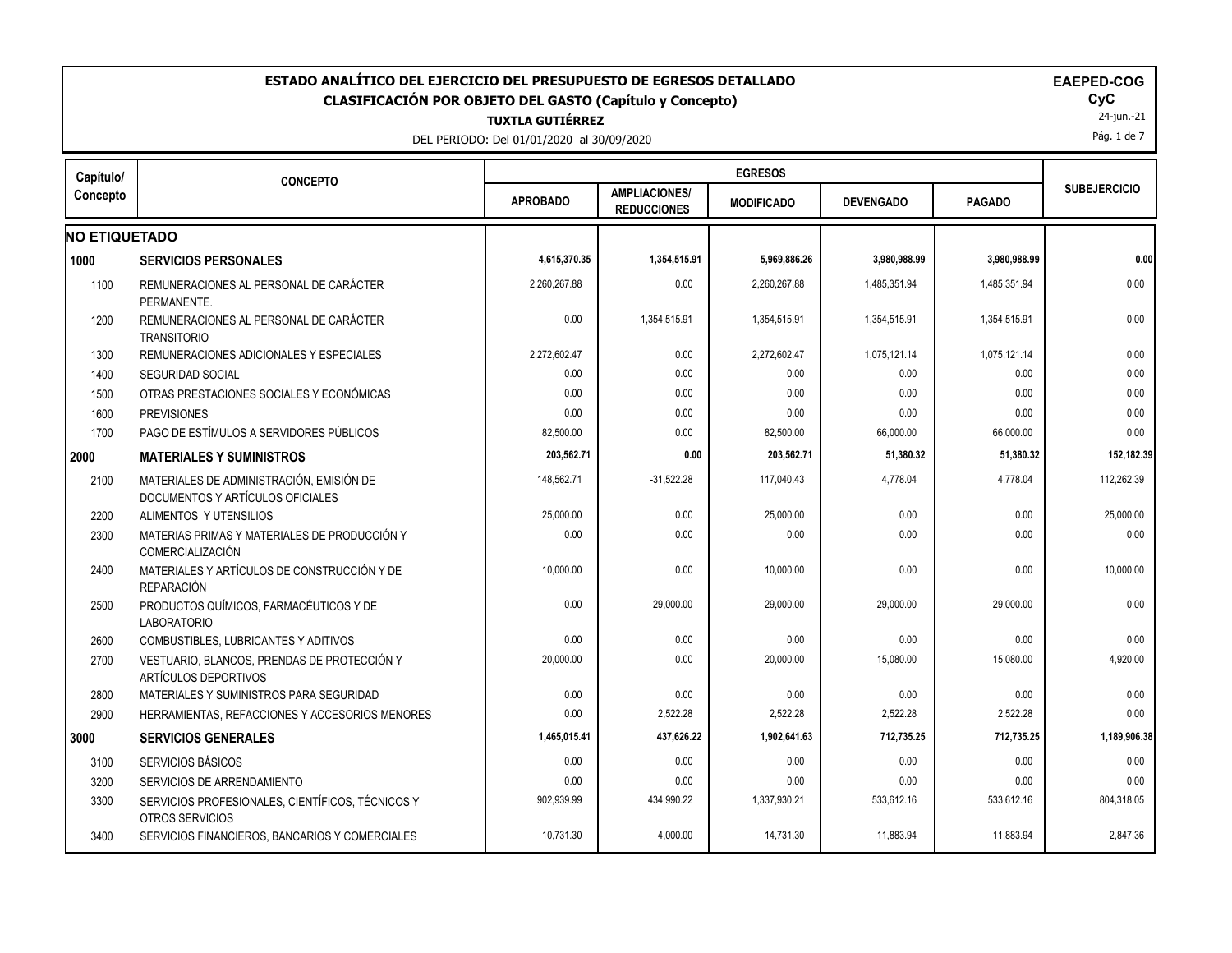#### **TUXTLA GUTIÉRREZ ESTADO ANALÍTICO DEL EJERCICIO DEL PRESUPUESTO DE EGRESOS DETALLADO EAEPED-COG CLASIFICACIÓN POR OBJETO DEL GASTO (Capítulo y Concepto) CyC**

DEL PERIODO: Del 01/01/2020 al 30/09/2020

| <b>\EPED-COG</b> |
|------------------|
|                  |

 $\mathsf{Cyc}$ <br>24-jun.-21

Pág. 2 de 7

| Capítulo/ | <b>CONCEPTO</b>                                                       |                 |                                            | <b>EGRESOS</b>    |                  |               |                     |
|-----------|-----------------------------------------------------------------------|-----------------|--------------------------------------------|-------------------|------------------|---------------|---------------------|
| Concepto  |                                                                       | <b>APROBADO</b> | <b>AMPLIACIONES/</b><br><b>REDUCCIONES</b> | <b>MODIFICADO</b> | <b>DEVENGADO</b> | <b>PAGADO</b> | <b>SUBEJERCICIO</b> |
| 3500      | SERVICIOS DE INSTALACIÓN, REPARACIÓN,<br>MANTENIMIENTO Y CONSERVACIÓN | 123,493.97      | 2,636.00                                   | 126,129.97        | 16,030.52        | 16,030.52     | 110,099.45          |
| 3600      | SERVICIOS DE COMUNICACIÓN SOCIAL Y PUBLICIDAD                         | 66,500.00       | 0.00                                       | 66,500.00         | 0.00             | 0.00          | 66,500.00           |
| 3700      | SERVICIOS DE TRASLADO Y VIÁTICOS                                      | 131,669.19      | 0.00                                       | 131,669.19        | 18,490.15        | 18,490.15     | 113,179.04          |
| 3800      | <b>SERVICIOS OFICIALES</b>                                            | 130,000.00      | $-4,000.00$                                | 126,000.00        | 48,402.48        | 48,402.48     | 77,597.52           |
| 3900      | OTROS SERVICIOS GENERALES                                             | 99,680.96       | 0.00                                       | 99,680.96         | 84,316.00        | 84,316.00     | 15,364.96           |
| 4000      | TRANSFERENCIAS, ASIGNACIONES, SUBSIDIOS Y OTRAS AYI                   | 244,489.29      | 0.00                                       | 244,489.29        | 0.00             | 0.00          | 244,489.29          |
| 4100      | TRANSFERENCIAS INTERNAS Y ASIGNACIONES AL SECTOR<br>PÚBLICO           | 0.00            | 0.00                                       | 0.00              | 0.00             | 0.00          | 0.00                |
| 4200      | TRANSFERENCIAS AL RESTO DEL SECTOR PÚBLICO                            | 0.00            | 0.00                                       | 0.00              | 0.00             | 0.00          | 0.00                |
| 4300      | SUBSIDIOS Y SUBVENCIONES                                              | 219,489.29      | 0.00                                       | 219,489.29        | 0.00             | 0.00          | 219,489.29          |
| 4400      | AYUDAS SOCIALES                                                       | 25,000.00       | 0.00                                       | 25,000.00         | 0.00             | 0.00          | 25,000.00           |
| 4500      | PENSIONES Y JUBILACIONES                                              | 0.00            | 0.00                                       | 0.00              | 0.00             | 0.00          | 0.00                |
| 4600      | TRANSFERENCIAS A FIDEICOMISOS, MANDATOS Y OTROS<br>ANÁLOGOS           | 0.00            | 0.00                                       | 0.00              | 0.00             | 0.00          | 0.00                |
| 4700      | TRANSFERENCIAS A LA SEGURIDAD SOCIAL                                  | 0.00            | 0.00                                       | 0.00              | 0.00             | 0.00          | 0.00                |
| 4800      | <b>DONATIVOS</b>                                                      | 0.00            | 0.00                                       | 0.00              | 0.00             | 0.00          | 0.00                |
| 4900      | TRANSFERENCIAS AL EXTERIOR                                            | 0.00            | 0.00                                       | 0.00              | 0.00             | 0.00          | 0.00                |
| 5000      | BIENES MUEBLES, INMUEBLES E INTANGIBLES                               | 110,000.00      | 0.00                                       | 110,000.00        | 100,975.50       | 100,975.50    | 9,024.50            |
| 5100      | MOBILIARIO Y EQUIPO DE ADMINISTRACIÓN                                 | 110,000.00      | $-11,516.61$                               | 98,483.39         | 89,458.89        | 89,458.89     | 9,024.50            |
| 5200      | MOBILIARIO Y EQUIPO EDUCACIONAL Y RECREATIVO                          | 0.00            | 0.00                                       | 0.00              | 0.00             | 0.00          | 0.00                |
| 5300      | EQUIPO E INSTRUMENTAL MÉDICO Y DE LABORATORIO                         | 0.00            | 0.00                                       | 0.00              | 0.00             | 0.00          | 0.00                |
| 5400      | VEHÍCULOS Y EQUIPO DE TRANSPORTE                                      | 0.00            | 0.00                                       | 0.00              | 0.00             | 0.00          | 0.00                |
| 5500      | EQUIPO DE DEFENSA Y SEGURIDAD                                         | 0.00            | 0.00                                       | 0.00              | 0.00             | 0.00          | 0.00                |
| 5600      | MAQUINARIA, OTROS EQUIPOS Y HERRAMIENTAS                              | 0.00            | 11,516.61                                  | 11,516.61         | 11,516.61        | 11,516.61     | 0.00                |
| 5700      | ACTIVOS BIOLÓGICOS                                                    | 0.00            | 0.00                                       | 0.00              | 0.00             | 0.00          | 0.00                |
| 5800      | <b>BIENES INMUEBLES</b>                                               | 0.00            | 0.00                                       | 0.00              | 0.00             | 0.00          | 0.00                |
| 5900      | <b>ACTIVOS INTANGIBLES</b>                                            | 0.00            | 0.00                                       | 0.00              | 0.00             | 0.00          | 0.00                |
| 6000      | <b>INVERSIÓN PÚBLICA</b>                                              | 0.00            | 0.00                                       | 0.00              | 0.00             | 0.00          | 0.00                |
| 6100      | OBRA PÚBLICA EN BIENES DE DOMINIO PÚBLICO                             | 0.00            | 0.00                                       | 0.00              | 0.00             | 0.00          | 0.00                |
| 6200      | OBRA PÚBLICA EN BIENES DE DOMINIO PROPIO                              | 0.00            | 0.00                                       | 0.00              | 0.00             | 0.00          | 0.00                |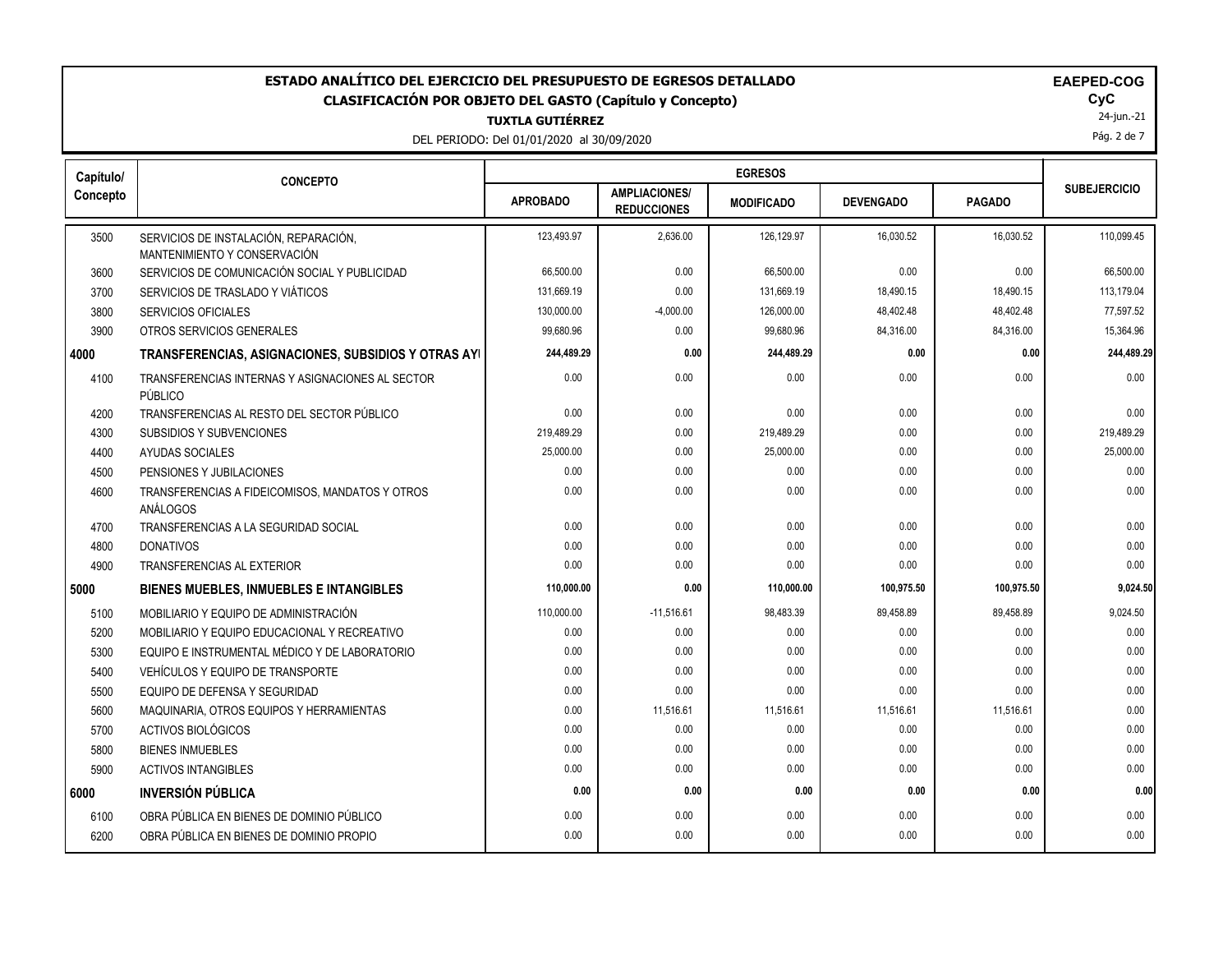# **ESTADO ANALÍTICO DEL EJERCICIO DEL PRESUPUESTO DE EGRESOS DETALLADO EAECOGO EN EXECUCIONADO EM EM CLASIFICACIÓN POR OBJETO DEL GASTO (Capítulo y Concepto) CyC**

**TUXTLA GUTIÉRREZ**

DEL PERIODO: Del 01/01/2020 al 30/09/2020

|  |  | <b>EAEPED-COG</b> |  |  |
|--|--|-------------------|--|--|
|  |  |                   |  |  |

 $\mathsf{Cyc}$ <br>24-jun.-21

Pág. 3 de 7

| Capítulo/         | <b>CONCEPTO</b>                                                         |                 |                                            | <b>EGRESOS</b>    |                  |               |                     |
|-------------------|-------------------------------------------------------------------------|-----------------|--------------------------------------------|-------------------|------------------|---------------|---------------------|
| Concepto          |                                                                         | <b>APROBADO</b> | <b>AMPLIACIONES/</b><br><b>REDUCCIONES</b> | <b>MODIFICADO</b> | <b>DEVENGADO</b> | <b>PAGADO</b> | <b>SUBEJERCICIO</b> |
| 6300              | PROYECTOS PRODUCTIVOS Y ACCIONES DE FOMENTO                             | 0.00            | 0.00                                       | 0.00              | 0.00             | 0.00          | 0.00                |
| 7000              | <b>INVERSIONES FINANCIERAS Y OTRAS PROVISIONES</b>                      | 0.00            | 0.00                                       | 0.00              | 0.00             | 0.00          | 0.00                |
| 7100              | INVERSIONES PARA EL FOMENTO DE ACTIVIDADES<br><b>PRODUCTIVAS</b>        | 0.00            | 0.00                                       | 0.00              | 0.00             | 0.00          | 0.00                |
| 7200              | ACCIONES Y PARTICIPACIONES DE CAPITAL                                   | 0.00            | 0.00                                       | 0.00              | 0.00             | 0.00          | 0.00                |
| 7300              | COMPRA DE TÍTULOS Y VALORES                                             | 0.00            | 0.00                                       | 0.00              | 0.00             | 0.00          | 0.00                |
| 7400              | CONCESIÓN DE PRÉSTAMOS                                                  | 0.00            | 0.00                                       | 0.00              | 0.00             | 0.00          | 0.00                |
| 7500              | INVERSIONES EN FIDEICOMISOS, MANDATOS Y OTROS<br>ANÁLOGOS               | 0.00            | 0.00                                       | 0.00              | 0.00             | 0.00          | 0.00                |
| 7600              | OTRAS INVERSIONES FINANCIERAS                                           | 0.00            | 0.00                                       | 0.00              | 0.00             | 0.00          | 0.00                |
| 7900              | PROVISIONES PARA CONTINGENCIAS Y OTRAS<br><b>EROGACIONES ESPECIALES</b> | 0.00            | 0.00                                       | 0.00              | 0.00             | 0.00          | 0.00                |
| 8000              | PARTICIPACIONES Y APORTACIONES                                          | 0.00            | 0.00                                       | 0.00              | 0.00             | 0.00          | 0.00                |
| 8100              | <b>PARTICIPACIONES</b>                                                  | 0.00            | 0.00                                       | 0.00              | 0.00             | 0.00          | 0.00                |
| 8300              | <b>APORTACIONES</b>                                                     | 0.00            | 0.00                                       | 0.00              | 0.00             | 0.00          | 0.00                |
| 8500              | <b>CONVENIOS</b>                                                        | 0.00            | 0.00                                       | 0.00              | 0.00             | 0.00          | 0.00                |
| 9000              | <b>DEUDA PÚBLICA</b>                                                    | 0.00            | 0.00                                       | 0.00              | 0.00             | 0.00          | 0.00                |
| 9100              | AMORTIZACIÓN DE LA DEUDA PÚBLICA                                        | 0.00            | 0.00                                       | 0.00              | 0.00             | 0.00          | 0.00                |
| 9200              | INTERESES DE LA DEUDA PÚBLICA                                           | 0.00            | 0.00                                       | 0.00              | 0.00             | 0.00          | 0.00                |
| 9300              | COMISIONES DE LA DEUDA PÚBLICA                                          | 0.00            | 0.00                                       | 0.00              | 0.00             | 0.00          | 0.00                |
| 9400              | <b>GASTOS DE LA DEUDA PÚBLICA</b>                                       | 0.00            | 0.00                                       | 0.00              | 0.00             | 0.00          | 0.00                |
| 9500              | <b>COSTO POR COBERTURAS</b>                                             | 0.00            | 0.00                                       | 0.00              | 0.00             | 0.00          | 0.00                |
| 9600              | APOYOS FINANCIEROS                                                      | 0.00            | 0.00                                       | 0.00              | 0.00             | 0.00          | 0.00                |
| 9900              | ADEUDOS DE EJERCICIOS FISCALES ANTERIORES<br>(ADEFAS)                   | 0.00            | 0.00                                       | 0.00              | 0.00             | 0.00          | 0.00                |
| <b>ETIQUETADO</b> |                                                                         |                 |                                            |                   |                  |               |                     |
| 1000              | <b>SERVICIOS PERSONALES</b>                                             | 0.00            | 0.00                                       | 0.00              | 0.00             | 0.00          | 0.00                |
| 1100              | REMUNERACIONES AL PERSONAL DE CARÁCTER<br>PERMANENTE.                   | 0.00            | 0.00                                       | 0.00              | 0.00             | 0.00          | 0.00                |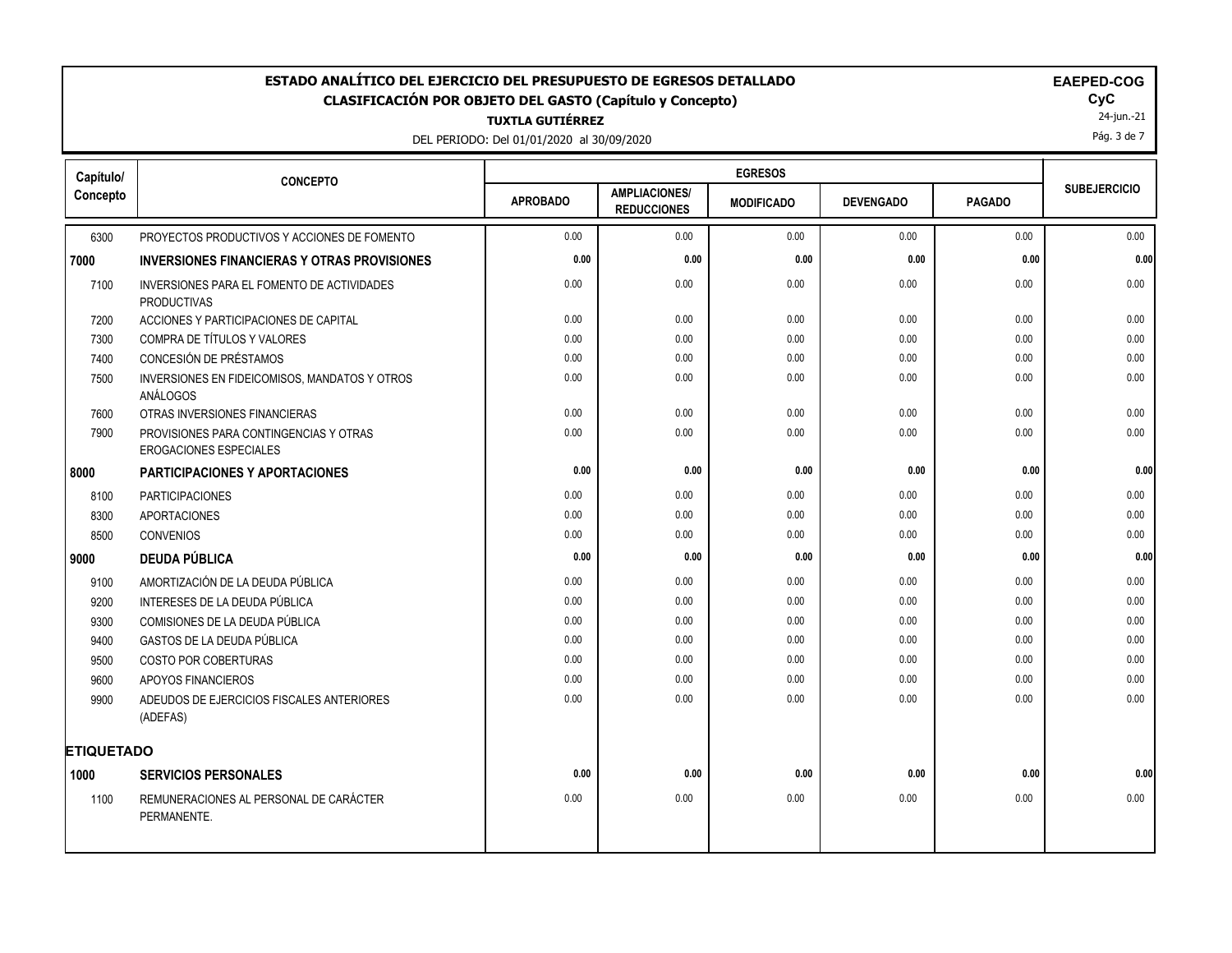# **ESTADO ANALÍTICO DEL EJERCICIO DEL PRESUPUESTO DE EGRESOS DETALLADO EAEPED-COG CLASIFICACIÓN POR OBJETO DEL GASTO (Capítulo y Concepto) CyC**

**TUXTLA GUTIÉRREZ**

DEL PERIODO: Del 01/01/2020 al 30/09/2020

| <b>EAEPED-COO</b> |  |
|-------------------|--|
|-------------------|--|

24-jun.-21

Pág. 4 de 7

| Capítulo/ | <b>CONCEPTO</b>                                                              |                 |                                            | <b>EGRESOS</b>    |                  |               |                     |
|-----------|------------------------------------------------------------------------------|-----------------|--------------------------------------------|-------------------|------------------|---------------|---------------------|
| Concepto  |                                                                              | <b>APROBADO</b> | <b>AMPLIACIONES/</b><br><b>REDUCCIONES</b> | <b>MODIFICADO</b> | <b>DEVENGADO</b> | <b>PAGADO</b> | <b>SUBEJERCICIO</b> |
| 1200      | REMUNERACIONES AL PERSONAL DE CARÁCTER<br><b>TRANSITORIO</b>                 | 0.00            | 0.00                                       | 0.00              | 0.00             | 0.00          | 0.00                |
| 1300      | REMUNERACIONES ADICIONALES Y ESPECIALES                                      | 0.00            | 0.00                                       | 0.00              | 0.00             | 0.00          | 0.00                |
| 1400      | <b>SEGURIDAD SOCIAL</b>                                                      | 0.00            | 0.00                                       | 0.00              | 0.00             | 0.00          | 0.00                |
| 1500      | OTRAS PRESTACIONES SOCIALES Y ECONÓMICAS                                     | 0.00            | 0.00                                       | 0.00              | 0.00             | 0.00          | 0.00                |
| 1600      | <b>PREVISIONES</b>                                                           | 0.00            | 0.00                                       | 0.00              | 0.00             | 0.00          | 0.00                |
| 1700      | PAGO DE ESTÍMULOS A SERVIDORES PÚBLICOS                                      | 0.00            | 0.00                                       | 0.00              | 0.00             | 0.00          | 0.00                |
| 2000      | <b>MATERIALES Y SUMINISTROS</b>                                              | 0.00            | 0.00                                       | 0.00              | 0.00             | 0.00          | 0.00                |
| 2100      | MATERIALES DE ADMINISTRACIÓN, EMISIÓN DE<br>DOCUMENTOS Y ARTÍCULOS OFICIALES | 0.00            | 0.00                                       | 0.00              | 0.00             | 0.00          | 0.00                |
| 2200      | ALIMENTOS Y UTENSILIOS                                                       | 0.00            | 0.00                                       | 0.00              | 0.00             | 0.00          | 0.00                |
| 2300      | MATERIAS PRIMAS Y MATERIALES DE PRODUCCIÓN Y<br>COMERCIALIZACIÓN             | 0.00            | 0.00                                       | 0.00              | 0.00             | 0.00          | 0.00                |
| 2400      | MATERIALES Y ARTÍCULOS DE CONSTRUCCIÓN Y DE<br>REPARACIÓN                    | 0.00            | 0.00                                       | 0.00              | 0.00             | 0.00          | 0.00                |
| 2500      | PRODUCTOS QUÍMICOS, FARMACÉUTICOS Y DE<br><b>LABORATORIO</b>                 | 0.00            | 0.00                                       | 0.00              | 0.00             | 0.00          | 0.00                |
| 2600      | COMBUSTIBLES, LUBRICANTES Y ADITIVOS                                         | 0.00            | 0.00                                       | 0.00              | 0.00             | 0.00          | 0.00                |
| 2700      | VESTUARIO, BLANCOS, PRENDAS DE PROTECCIÓN Y<br>ARTÍCULOS DEPORTIVOS          | 0.00            | 0.00                                       | 0.00              | 0.00             | 0.00          | 0.00                |
| 2800      | MATERIALES Y SUMINISTROS PARA SEGURIDAD                                      | 0.00            | 0.00                                       | 0.00              | 0.00             | 0.00          | 0.00                |
| 2900      | HERRAMIENTAS, REFACCIONES Y ACCESORIOS MENORES                               | 0.00            | 0.00                                       | 0.00              | 0.00             | 0.00          | 0.00                |
| 3000      | <b>SERVICIOS GENERALES</b>                                                   | 0.00            | 0.00                                       | 0.00              | 0.00             | 0.00          | 0.00                |
| 3100      | SERVICIOS BÁSICOS                                                            | 0.00            | 0.00                                       | 0.00              | 0.00             | 0.00          | 0.00                |
| 3200      | SERVICIOS DE ARRENDAMIENTO                                                   | 0.00            | 0.00                                       | 0.00              | 0.00             | 0.00          | 0.00                |
| 3300      | SERVICIOS PROFESIONALES, CIENTÍFICOS, TÉCNICOS Y<br>OTROS SERVICIOS          | 0.00            | 0.00                                       | 0.00              | 0.00             | 0.00          | 0.00                |
| 3400      | SERVICIOS FINANCIEROS, BANCARIOS Y COMERCIALES                               | 0.00            | 0.00                                       | 0.00              | 0.00             | 0.00          | 0.00                |
| 3500      | SERVICIOS DE INSTALACIÓN, REPARACIÓN,<br>MANTENIMIENTO Y CONSERVACIÓN        | 0.00            | 0.00                                       | 0.00              | 0.00             | 0.00          | 0.00                |
| 3600      | SERVICIOS DE COMUNICACIÓN SOCIAL Y PUBLICIDAD                                | 0.00            | 0.00                                       | 0.00              | 0.00             | 0.00          | 0.00                |
| 3700      | SERVICIOS DE TRASLADO Y VIÁTICOS                                             | 0.00            | 0.00                                       | 0.00              | 0.00             | 0.00          | 0.00                |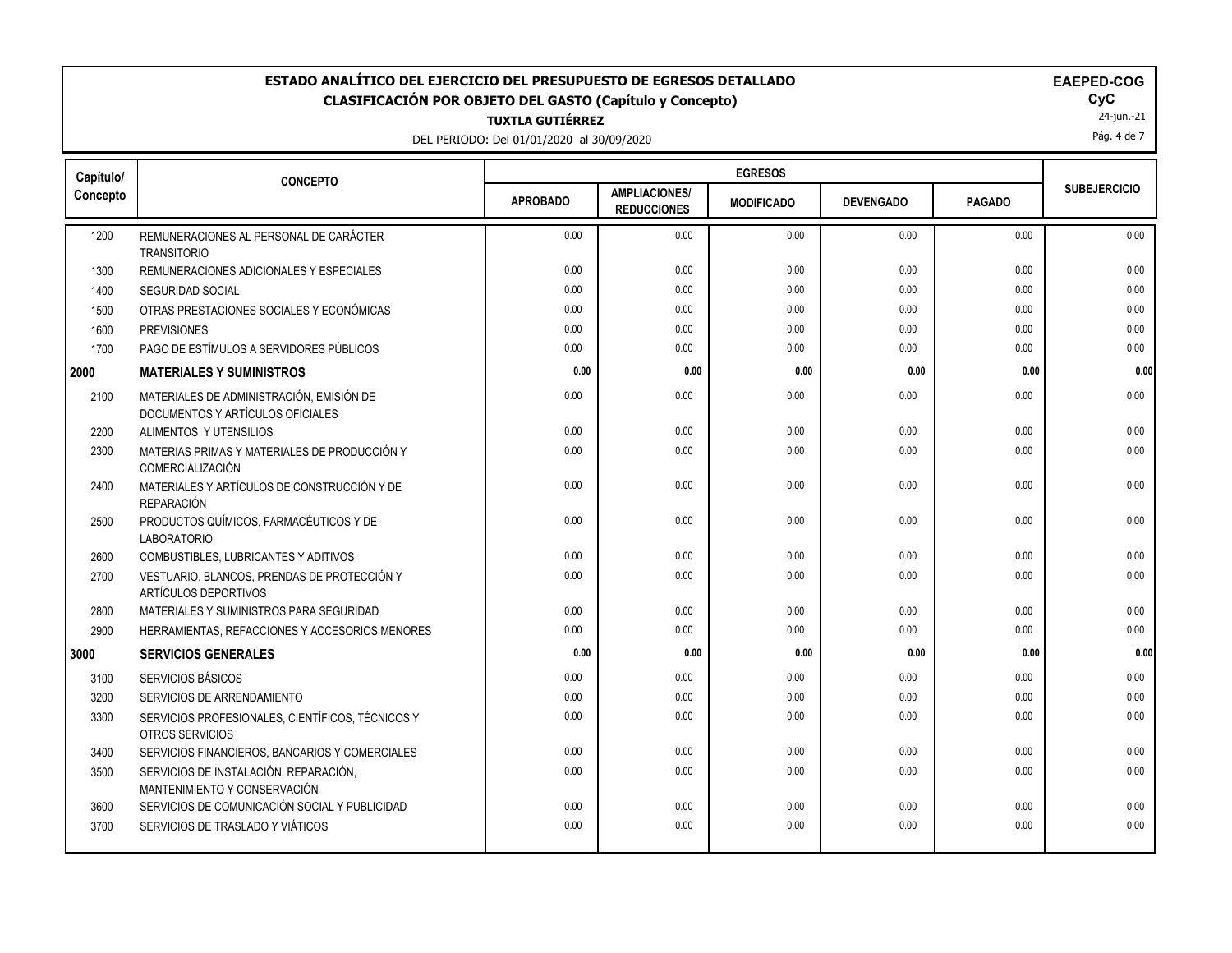### **ESTADO ANALÍTICO DEL EJERCICIO DEL PRESUPUESTO DE EGRESOS DETALLADO<br>CLASIFICACIÓN POR OBJETO DEL GASTO (Capítulo y Concepto) <b>EXAGO** COGOGO EL GOGO COGOGO EL GOGO EL GOGO **CLASIFICACIÓN POR OBJETO DEL GASTO (Capítulo y Concepto) CyC**

**TUXTLA GUTIÉRREZ**

DEL PERIODO: Del 01/01/2020 al 30/09/2020

24-jun.-21 Pág. 5 de 7

| Capítulo/ | <b>CONCEPTO</b>                                             |                 |                                            | <b>EGRESOS</b>    |                  |               |                     |
|-----------|-------------------------------------------------------------|-----------------|--------------------------------------------|-------------------|------------------|---------------|---------------------|
| Concepto  |                                                             | <b>APROBADO</b> | <b>AMPLIACIONES/</b><br><b>REDUCCIONES</b> | <b>MODIFICADO</b> | <b>DEVENGADO</b> | <b>PAGADO</b> | <b>SUBEJERCICIO</b> |
| 3800      | <b>SERVICIOS OFICIALES</b>                                  | 0.00            | 0.00                                       | 0.00              | 0.00             | 0.00          | 0.00                |
| 3900      | OTROS SERVICIOS GENERALES                                   | 0.00            | 0.00                                       | 0.00              | 0.00             | 0.00          | 0.00                |
| 4000      | TRANSFERENCIAS, ASIGNACIONES, SUBSIDIOS Y OTRAS AYI         | 0.00            | 0.00                                       | 0.00              | 0.00             | 0.00          | 0.00                |
| 4100      | TRANSFERENCIAS INTERNAS Y ASIGNACIONES AL SECTOR<br>PÚBLICO | 0.00            | 0.00                                       | 0.00              | 0.00             | 0.00          | 0.00                |
| 4200      | TRANSFERENCIAS AL RESTO DEL SECTOR PÚBLICO                  | 0.00            | 0.00                                       | 0.00              | 0.00             | 0.00          | 0.00                |
| 4300      | SUBSIDIOS Y SUBVENCIONES                                    | 0.00            | 0.00                                       | 0.00              | 0.00             | 0.00          | 0.00                |
| 4400      | <b>AYUDAS SOCIALES</b>                                      | 0.00            | 0.00                                       | 0.00              | 0.00             | 0.00          | 0.00                |
| 4500      | PENSIONES Y JUBILACIONES                                    | 0.00            | 0.00                                       | 0.00              | 0.00             | 0.00          | 0.00                |
| 4600      | TRANSFERENCIAS A FIDEICOMISOS, MANDATOS Y OTROS<br>ANÁLOGOS | 0.00            | 0.00                                       | 0.00              | 0.00             | 0.00          | 0.00                |
| 4700      | TRANSFERENCIAS A LA SEGURIDAD SOCIAL                        | 0.00            | 0.00                                       | 0.00              | 0.00             | 0.00          | 0.00                |
| 4800      | <b>DONATIVOS</b>                                            | 0.00            | 0.00                                       | 0.00              | 0.00             | 0.00          | 0.00                |
| 4900      | <b>TRANSFERENCIAS AL EXTERIOR</b>                           | 0.00            | 0.00                                       | 0.00              | 0.00             | 0.00          | 0.00                |
| 5000      | <b>BIENES MUEBLES, INMUEBLES E INTANGIBLES</b>              | 0.00            | 0.00                                       | 0.00              | 0.00             | 0.00          | 0.00                |
| 5100      | MOBILIARIO Y EQUIPO DE ADMINISTRACIÓN                       | 0.00            | 0.00                                       | 0.00              | 0.00             | 0.00          | 0.00                |
| 5200      | MOBILIARIO Y EQUIPO EDUCACIONAL Y RECREATIVO                | 0.00            | 0.00                                       | 0.00              | 0.00             | 0.00          | 0.00                |
| 5300      | EQUIPO E INSTRUMENTAL MÉDICO Y DE LABORATORIO               | 0.00            | 0.00                                       | 0.00              | 0.00             | 0.00          | 0.00                |
| 5400      | VEHÍCULOS Y EQUIPO DE TRANSPORTE                            | 0.00            | 0.00                                       | 0.00              | 0.00             | 0.00          | 0.00                |
| 5500      | EQUIPO DE DEFENSA Y SEGURIDAD                               | 0.00            | 0.00                                       | 0.00              | 0.00             | 0.00          | 0.00                |
| 5600      | MAQUINARIA, OTROS EQUIPOS Y HERRAMIENTAS                    | 0.00            | 0.00                                       | 0.00              | 0.00             | 0.00          | 0.00                |
| 5700      | ACTIVOS BIOLÓGICOS                                          | 0.00            | 0.00                                       | 0.00              | 0.00             | 0.00          | 0.00                |
| 5800      | <b>BIENES INMUEBLES</b>                                     | 0.00            | 0.00                                       | 0.00              | 0.00             | 0.00          | 0.00                |
| 5900      | <b>ACTIVOS INTANGIBLES</b>                                  | 0.00            | 0.00                                       | 0.00              | 0.00             | 0.00          | 0.00                |
| 6000      | <b>INVERSIÓN PÚBLICA</b>                                    | 0.00            | 0.00                                       | 0.00              | 0.00             | 0.00          | 0.00                |
| 6100      | OBRA PÚBLICA EN BIENES DE DOMINIO PÚBLICO                   | 0.00            | 0.00                                       | 0.00              | 0.00             | 0.00          | 0.00                |
| 6200      | OBRA PÚBLICA EN BIENES DE DOMINIO PROPIO                    | 0.00            | 0.00                                       | 0.00              | 0.00             | 0.00          | 0.00                |
| 6300      | PROYECTOS PRODUCTIVOS Y ACCIONES DE FOMENTO                 | 0.00            | 0.00                                       | 0.00              | 0.00             | 0.00          | 0.00                |
| 7000      | <b>INVERSIONES FINANCIERAS Y OTRAS PROVISIONES</b>          | 0.00            | 0.00                                       | 0.00              | 0.00             | 0.00          | 0.00                |
|           |                                                             |                 |                                            |                   |                  |               |                     |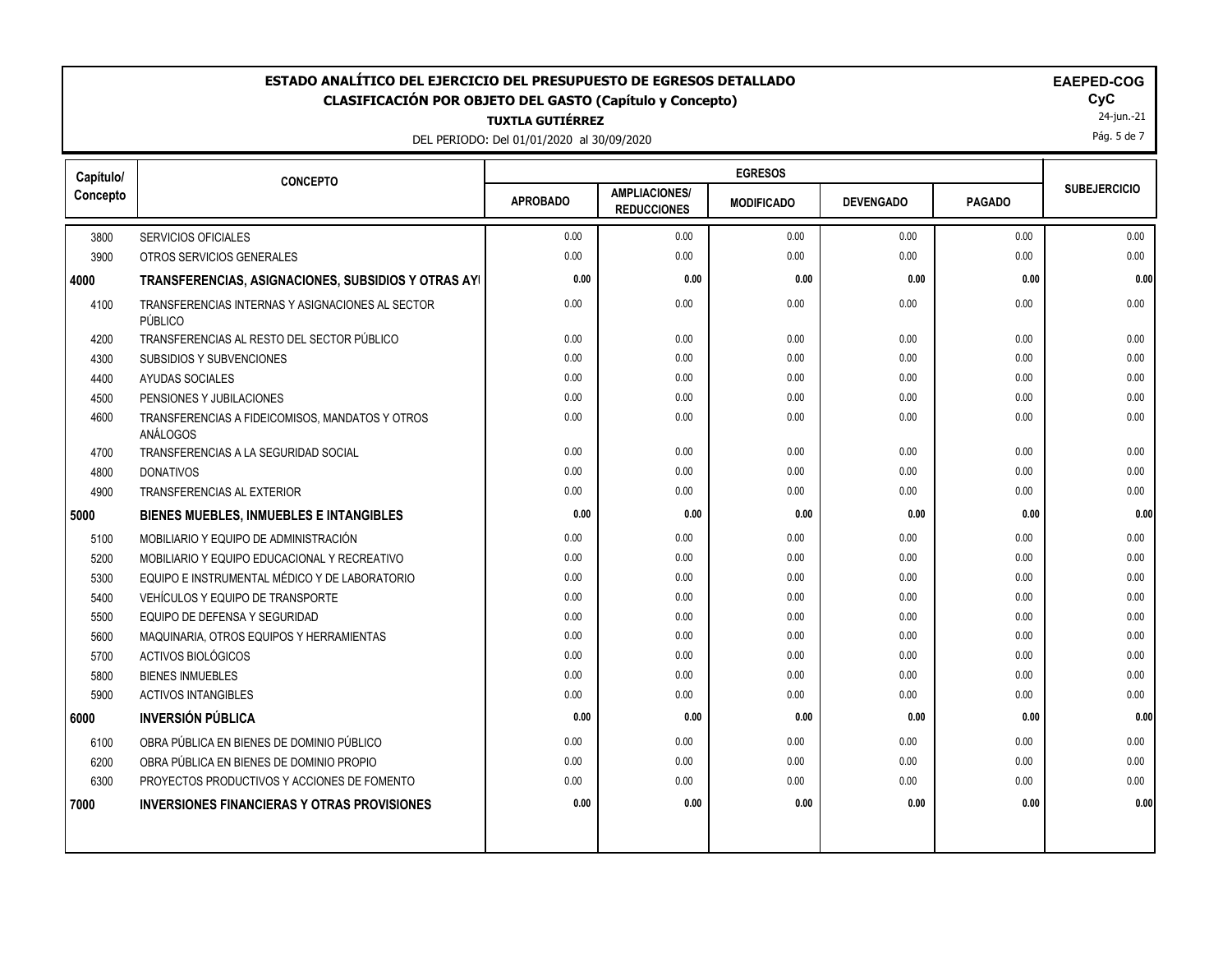### **ESTADO ANALÍTICO DEL EJERCICIO DEL PRESUPUESTO DE EGRESOS DETALLADO EAECOGO EN EXECUCIONADO EM EM CLASIFICACIÓN POR OBJETO DEL GASTO (Capítulo y Concepto) CyC**

**TUXTLA GUTIÉRREZ**

DEL PERIODO: Del 01/01/2020 al 30/09/2020

|  |  |  |  |  |  |  | EAEPED-COG |  |  |
|--|--|--|--|--|--|--|------------|--|--|
|--|--|--|--|--|--|--|------------|--|--|

 $\mathsf{Cyc}$ <br>24-jun.-21

Pág. 6 de 7

| Capítulo/ | <b>CONCEPTO</b>                                                  |                 |                                            | <b>EGRESOS</b>    |                  |               |                     |
|-----------|------------------------------------------------------------------|-----------------|--------------------------------------------|-------------------|------------------|---------------|---------------------|
| Concepto  |                                                                  | <b>APROBADO</b> | <b>AMPLIACIONES/</b><br><b>REDUCCIONES</b> | <b>MODIFICADO</b> | <b>DEVENGADO</b> | <b>PAGADO</b> | <b>SUBEJERCICIO</b> |
| 7100      | INVERSIONES PARA EL FOMENTO DE ACTIVIDADES<br><b>PRODUCTIVAS</b> | 0.00            | 0.00                                       | 0.00              | 0.00             | 0.00          | 0.00                |
| 7200      | ACCIONES Y PARTICIPACIONES DE CAPITAL                            | 0.00            | 0.00                                       | 0.00              | 0.00             | 0.00          | 0.00                |
| 7300      | COMPRA DE TÍTULOS Y VALORES                                      | 0.00            | 0.00                                       | 0.00              | 0.00             | 0.00          | 0.00                |
| 7400      | CONCESIÓN DE PRÉSTAMOS                                           | 0.00            | 0.00                                       | 0.00              | 0.00             | 0.00          | 0.00                |
| 7500      | INVERSIONES EN FIDEICOMISOS, MANDATOS Y OTROS<br>ANÁLOGOS        | 0.00            | 0.00                                       | 0.00              | 0.00             | 0.00          | 0.00                |
| 7600      | OTRAS INVERSIONES FINANCIERAS                                    | 0.00            | 0.00                                       | 0.00              | 0.00             | 0.00          | 0.00                |
| 7900      | PROVISIONES PARA CONTINGENCIAS Y OTRAS<br>EROGACIONES ESPECIALES | 0.00            | 0.00                                       | 0.00              | 0.00             | 0.00          | 0.00                |
| 8000      | PARTICIPACIONES Y APORTACIONES                                   | 0.00            | 0.00                                       | 0.00              | $0.00\,$         | 0.00          | 0.00                |
| 8100      | PARTICIPACIONES                                                  | 0.00            | 0.00                                       | 0.00              | 0.00             | 0.00          | 0.00                |
| 8300      | APORTACIONES                                                     | 0.00            | 0.00                                       | 0.00              | 0.00             | 0.00          | 0.00                |
| 8500      | CONVENIOS                                                        | 0.00            | 0.00                                       | 0.00              | 0.00             | 0.00          | 0.00                |
| 9000      | <b>DEUDA PÚBLICA</b>                                             | 0.00            | 0.00                                       | 0.00              | 0.00             | 0.00          | 0.00                |
| 9100      | AMORTIZACIÓN DE LA DEUDA PÚBLICA                                 | 0.00            | 0.00                                       | 0.00              | 0.00             | 0.00          | 0.00                |
| 9200      | INTERESES DE LA DEUDA PÚBLICA                                    | 0.00            | 0.00                                       | 0.00              | 0.00             | 0.00          | 0.00                |
| 9300      | COMISIONES DE LA DEUDA PÚBLICA                                   | 0.00            | 0.00                                       | 0.00              | 0.00             | 0.00          | 0.00                |
| 9400      | GASTOS DE LA DEUDA PÚBLICA                                       | 0.00            | 0.00                                       | 0.00              | 0.00             | 0.00          | 0.00                |
| 9500      | COSTO POR COBERTURAS                                             | 0.00            | 0.00                                       | 0.00              | 0.00             | 0.00          | 0.00                |
| 9600      | APOYOS FINANCIEROS                                               | 0.00            | 0.00                                       | 0.00              | 0.00             | 0.00          | 0.00                |
| 9900      | ADEUDOS DE EJERCICIOS FISCALES ANTERIORES<br>(ADEFAS)            | 0.00            | 0.00                                       | 0.00              | 0.00             | 0.00          | 0.00                |
|           |                                                                  |                 |                                            |                   |                  |               |                     |
|           |                                                                  |                 |                                            |                   |                  |               |                     |
|           |                                                                  |                 |                                            |                   |                  |               |                     |
|           |                                                                  |                 |                                            |                   |                  |               |                     |